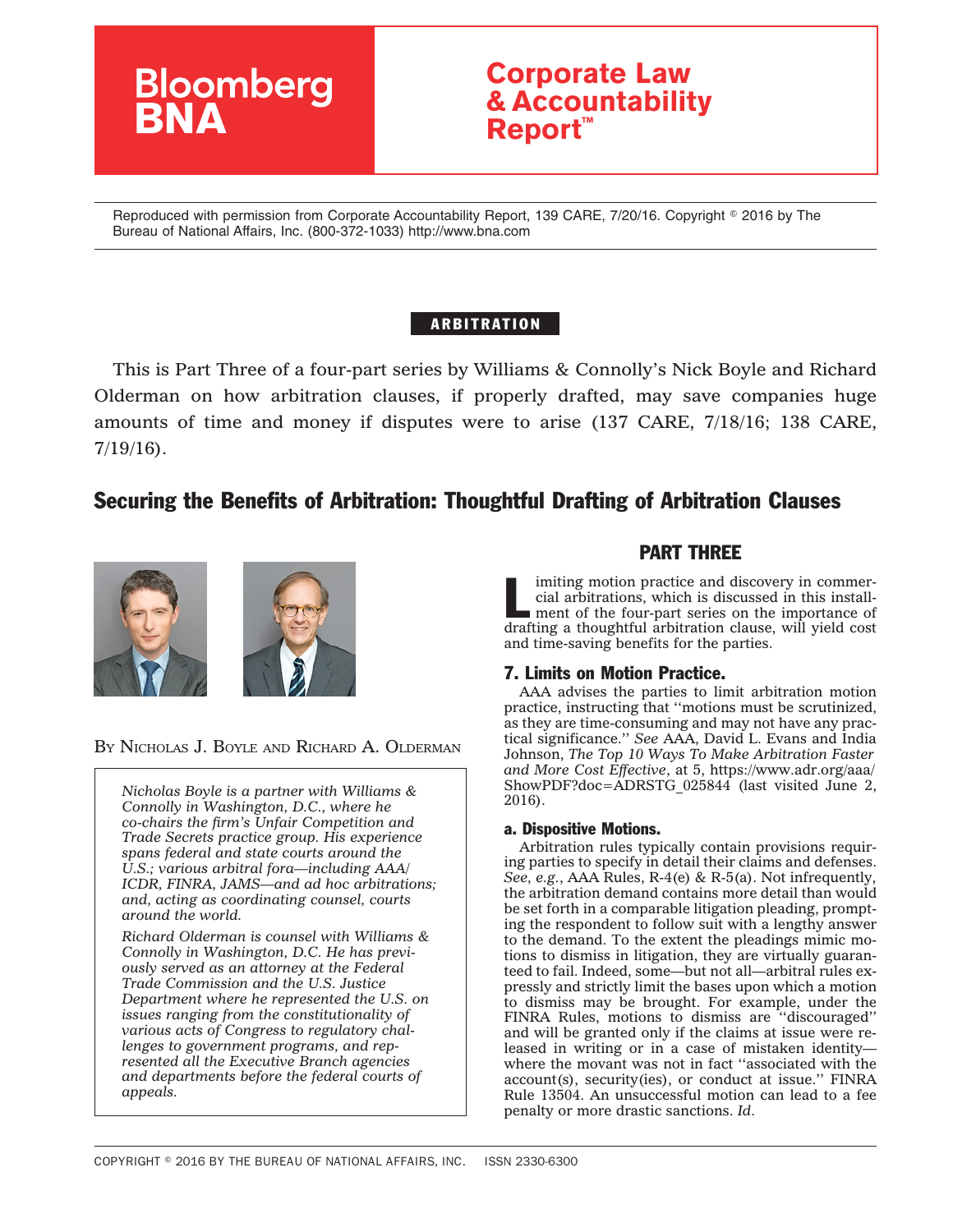The same concerns are relevant to motions for summary disposition. Such motions, commonly based on lengthy briefs and recitals of facts are, after much time, labor and expense, almost always denied on the grounds that they demonstrate disputed issues of fact and are inconsistent with the spirit of arbitration. Nonetheless, motions for summary disposition ''can sometimes enhance the efficiency of the arbitration process if directed to discrete legal issues, such as statute of limitations or defenses based on clear contractual provisions.'' JAMS, *supra*, at 8. AAA Rule 33 expressly authorizes the arbitrator to hear and decide dispositive motions ''if the arbitrator determines that the moving party has shown that the motion is likely to succeed and dispose of or narrow the issues in the case.'' AAA Rules, R-33. JAMS Rule 18 gives the arbitrator authority to permit any party to file a Motion for Summary Disposition of a particular claim or issue. (Neither the FAA nor the UAA expressly provide for dispositive motions, but courts have found that arbitrators have authority to grant such motions even when the arbitral rules do not expressly provide for them. *See Sherrock Bros., Inc. v. DaimlerChrysler Motors Co.,* 260 F. App'x 497, 502 (3d Cir. 2008)).

To ensure that such motions address legal issues that could, if decided favorably to the moving party, shorten or end the arbitration, JAMS recommends the following provision:

In any arbitration arising out of or related to this Agreement:

- 1. Any party wishing to make a dispositive motion shall first submit a brief letter (not exceeding five pages) explaining why the motion has merit and why it would speed the proceeding and make it more cost-effective. The other side shall have a brief period within which to respond.
- 2. Based on the letters, the arbitrator will decide whether to proceed with more comprehensive briefing and argument on the proposed motion.
- 3. If the arbitrator decides to go forward with the motion, he/she will place page limits on the briefs and set an accelerated schedule for the disposition of the motion.
- 4. Under ordinary circumstances, the pendency of such a motion will not serve to stay any aspect of the arbitration or adjourn any pending deadlines.

JAMS, *supra*, at 8 (italics omitted).

#### b. Motions *in Limine*.

A motion *in limine* is a request for the arbitrators to rule on the admissibility of evidence in advance of the hearing. As a practical matter, arbitrators are often reluctant to exclude evidence for fear of creating grounds for having an award set aside or vacated; such motions, therefore, are relatively rare. Nonetheless, if the parties have agreed that some rules of evidence will apply in the arbitration, a carefully drafted arbitration clause might provide that pre-trial discovery motions, including motions to compel as well as motions *in limine*, should be subject to page limits; put on an accelerated timetable; and limited in number (*e.g.*, one discovery motion/motion to compel on an accelerated timetable within the discovery period, and a deadline and page limit for motions *in limine*).

#### 8. Limits on Discovery.

The reality of arbitration, observed by the arbitration bodies themselves, is that ''[a]rbitration hearings are now often preceded by extensive discovery, including requests for voluminous document production and depositions. Since discovery has traditionally accounted for the bulk of litigation-related costs, the importation of discovery into arbitration (which traditionally operated with little or no discovery) is particularly noteworthy.'' CCA, *supra*, at 6 (footnote omitted).

This phenomenon is at least in part due to the fact that arbitration clauses regulating discovery or hearing procedures appear in less than 5 percent of contractual arbitration provisions. *See* W. Mark C. Weidemaier, *Customized Procedure in Theory and Reality*, 72 Wash. & Lee L. Rev. 1865, 1941 n.390 (2015). While arbitrators have considerable discretion under the governing rules with respect to discovery, they often are hesitant to impose significant restraints for fear of creating due process arguments for vacating an award. That makes it all the more important for the parties to agree to discovery limits in advance. Moreover, arbitrator fees are perhaps the second most expensive factor in the arbitration process, and are linked directly to an increase in discovery and longer hearings. Parties can reduce these costs by limits on discovery and hearings (as well as by prearbitration mediation before an independent mediator).

#### a. Document Production.

The AAA's guide to dispute resolution cautions that the parties ''should be mindful of what scope of document production they desire. . . . If the parties address discovery in the clause, they might include time limitations as to when all discovery should be completed and might specify that the arbitrator shall resolve outstanding discovery issues.'' AAA, *supra*, at 26 (alterations in original).

The AAA suggests the following clause:

Consistent with the expedited nature of arbitration, each party will, upon the written request of the other party, promptly provide the other with copies of documents [relevant to the issues raised by any claim or counterclaim] [on which the producing party may rely in support of or in opposition to any claim or defense]. Any dispute regarding discovery, or the relevance or scope thereof, shall be determined by the [arbitrator(s)] [chair of the arbitration panel], which determination shall be conclusive. All discovery shall be completed within [45] [60] days following the appointment of the arbitrator(s).

*Id.* Alternatively, the *CPR Protocol on Disclosure of Documents and Presentation of Witnesses in Commercial Arbitration* presents various ''modes'' of disclosure. These modes range from minimal to extensive disclosure, "so that the parties to an agreement to arbitrate may choose, at the time of entering into their agreement or thereafter, the general way in which their arbitration proceedings will be conducted in the important areas of document disclosure and witness presentation.'' Document production has the following four modes:

**Mode A**. No disclosure of documents other than the disclosure, prior to the hearing, of documents that each side will present in support of its case.

**Mode B**. Disclosure provided for under Mode A together with pre-hearing disclosure of documents essential to a matter of import in the proceeding for which a party has demonstrated a substantial need.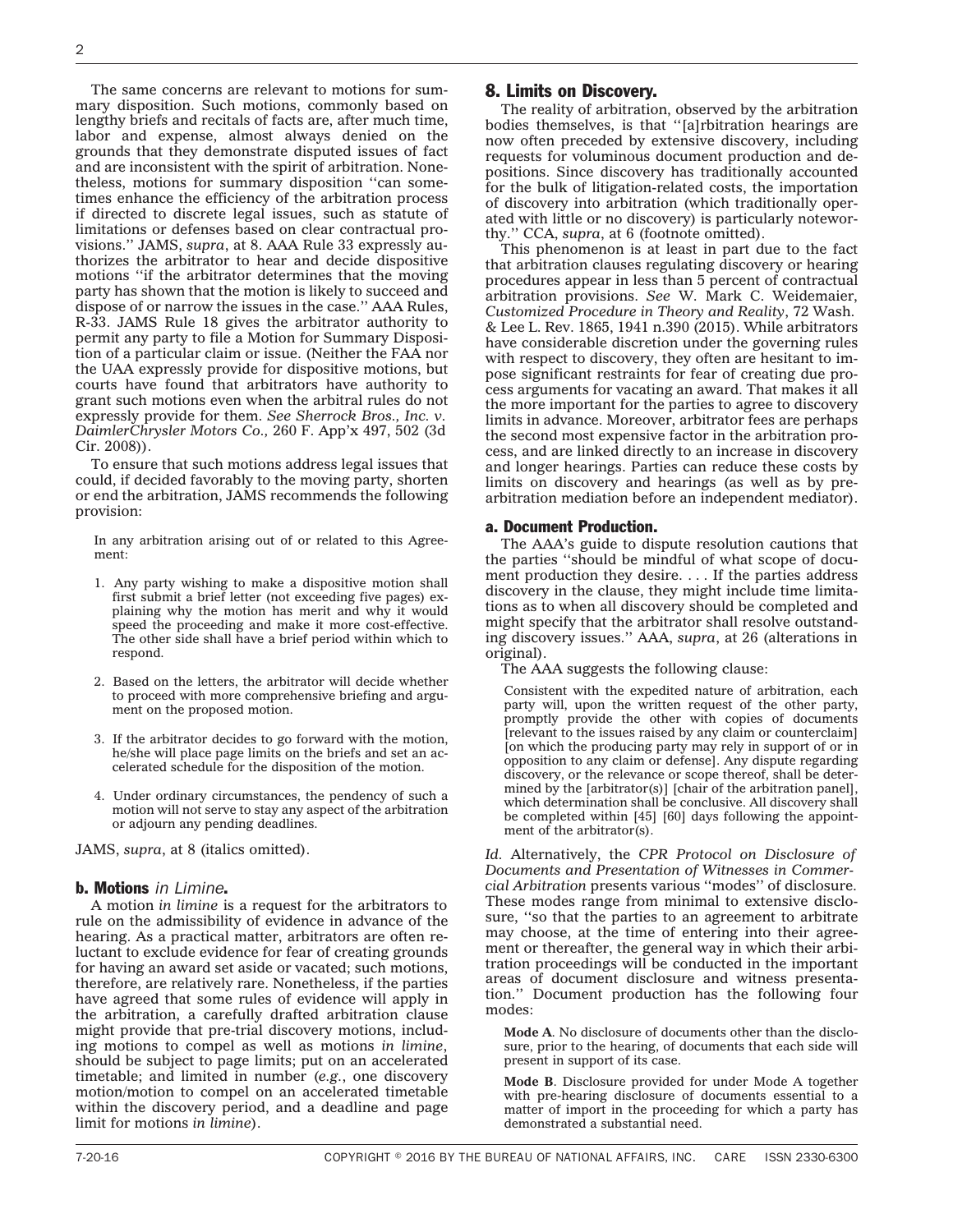**Mode C**. Disclosure provided for under Mode B together with disclosure, prior to the hearing, of documents relating to issues in the case that are in the possession of persons who are noticed as witnesses by the party requested to provide disclosure.

**Mode D**. Pre-hearing disclosure of documents regarding non-privileged matters that are relevant to any party's claim or defense, subject to limitations of reasonableness, duplication and undue burden.

International Institute for Conflict Prevention & Resolution, *CPR Protocol on Disclosure of Documents and Presentation of Witnesses in Commercial Arbitration* at 3 (2009). If the parties agree to one of these modes, then ''the tribunal shall issue orders for disclosure of documents pursuant to a time schedule and other reasonable conditions that are consistent with the parties' agreement. Any mode of disclosure so chosen by the parties shall be binding upon the parties and the tribunal and shall govern the proceedings, unless all parties thereafter agree on a different form of disclosure.'' *Id.* at 6.

To adopt one of these modes, CPR suggests the following arbitration clause:

The parties agree that disclosure of documents shall be implemented by the tribunal consistently with Mode [ ] in Schedule 1 to the CPR Protocol on Disclosure of Documents and Presentation of Witnesses in Commercial Arbitration.

#### *Id.*

#### b. Depositions.

The AAA Commercial Arbitration Rules do not mention depositions, but simply allow the arbitrator to ''manage any necessary exchange of information among the parties with a view to achieving an efficient and economical resolution of the dispute.'' AAA Rules, R-22. Parties are free to tailor the discovery program in their arbitration clause. The AAA suggests limiting the number and duration of depositions, as follows:

At the request of a party, the arbitrator(s) shall have the discretion to order examination by deposition of witnesses to the extent the arbitrator deems such additional discovery relevant and appropriate. Depositions shall be limited to a maximum of [three] [insert number] per party and shall be held within 30 days of the making of a request. Additional depositions may be scheduled only with the permission of the [arbitrator(s)] [chair of the arbitration panel], and for good cause shown. Each deposition shall be limited to a maximum of [three hours] [six hours] [one day's] duration. All objections are reserved for the arbitration hearing except for objections based on privilege and proprietary or confidential information.

AAA, *supra*, at 28-29 (emphasis omitted).

JAMS suggests this clause:

In any arbitration arising out of or relating to this Agreement, each side may take three (3) discovery depositions. Each side's depositions are to consume no more than fifteen (15) hours. There are to be no speaking objections at the depositions, except to preserve privilege. The total period for the taking of depositions shall not exceed six (6) weeks.

JAMS, *supra*, at 8. Under JAMS Rule 17(b), each party is permitted one deposition of an opposing party or of one individual under the opposing party's control. The arbitrator may authorize additional depositions based on reasonable need, the availability of other discovery options and the burdensomeness of the request on the

opposing party and the witness. JAMS recognizes, however, ''that the size and complexity of commercial arbitrations have now grown to a point where more than a single deposition can serve a useful purpose in certain instances. Depositions in a complex arbitration, for example, can significantly shorten the cross-examination of key witnesses and shorten the hearing on the merits.'' *See JAMS Recommended Arbitration Discovery Protocols for Domestic, Commercial Cases* at 5-6 (eff. Jan. 6, 2010).

Alternatively, the arbitration clause can state simply that no depositions will be permitted in any circumstances, or that they will not be permitted without good cause shown (for example, in the case of a witness's ill health or inability to travel to the location of the arbitration) and subject to time limits. (There usually are no expert depositions in arbitration, but if permitted, consider whether they should also be strictly limited as to time).

The CPR Protocol on Disclosure gives several alternative ''modes'' of presenting witness testimony, and substitutes sworn witness statements for direct testimony:

**Mode A**. Submission in advance of the hearing of a written statement from each witness on whose testimony a party relies, sufficient to serve as that witness's entire evidence, supplemented, at the option of the party presenting the witness, by short oral testimony by the witness before being cross-examined on matters not outside the written statement. No depositions of witnesses who have submitted statements.

**Mode B**. No witness statements. Direct testimony presented orally at the hearing. No depositions of witnesses.

**Mode C**. As in Mode B, except depositions as allowed by the tribunal or as agreed by the parties, but in either event subject to such limitations as the tribunal may deem appropriate.

CPR, *supra*, at 17.

#### c. Electronically Stored Information.

The more agreement between the parties on ESI issues the better: a 2012 study found that the average costs of collecting, reviewing and then producing ESI was \$18,000 per gigabyte. Nicholas M. Pace & Laura Zakaras, Rand Institute for Civil Justice, W*here the Money Goes: Understanding Litigant Expenditures for Producing Electronic Discovery,* 20 (2012). The CPR Protocol on Disclosure presents four ''modes'' regarding pre-hearing disclosure of electronic documents. These range from Mode A (''Disclosure by each party limited to copies of electronic information to be presented in support of that party's case, in print-out or another reasonably usable form''), to Mode D (''Disclosure of electronic information regarding non-privileged matters that are relevant to any party's claim or defense, subject to limitations of reasonableness, duplicativeness and undue burden.''). CPR, *supra*, at 11.

A clause dealing with e-discovery proposed by JAMS is as follows:

In any arbitration arising out of or related to this Agreement:

1. There shall be production of electronic documents only from sources used in the ordinary course of business. Absent a showing of compelling need, no such documents are required to be produced from backup servers, tapes or other media.